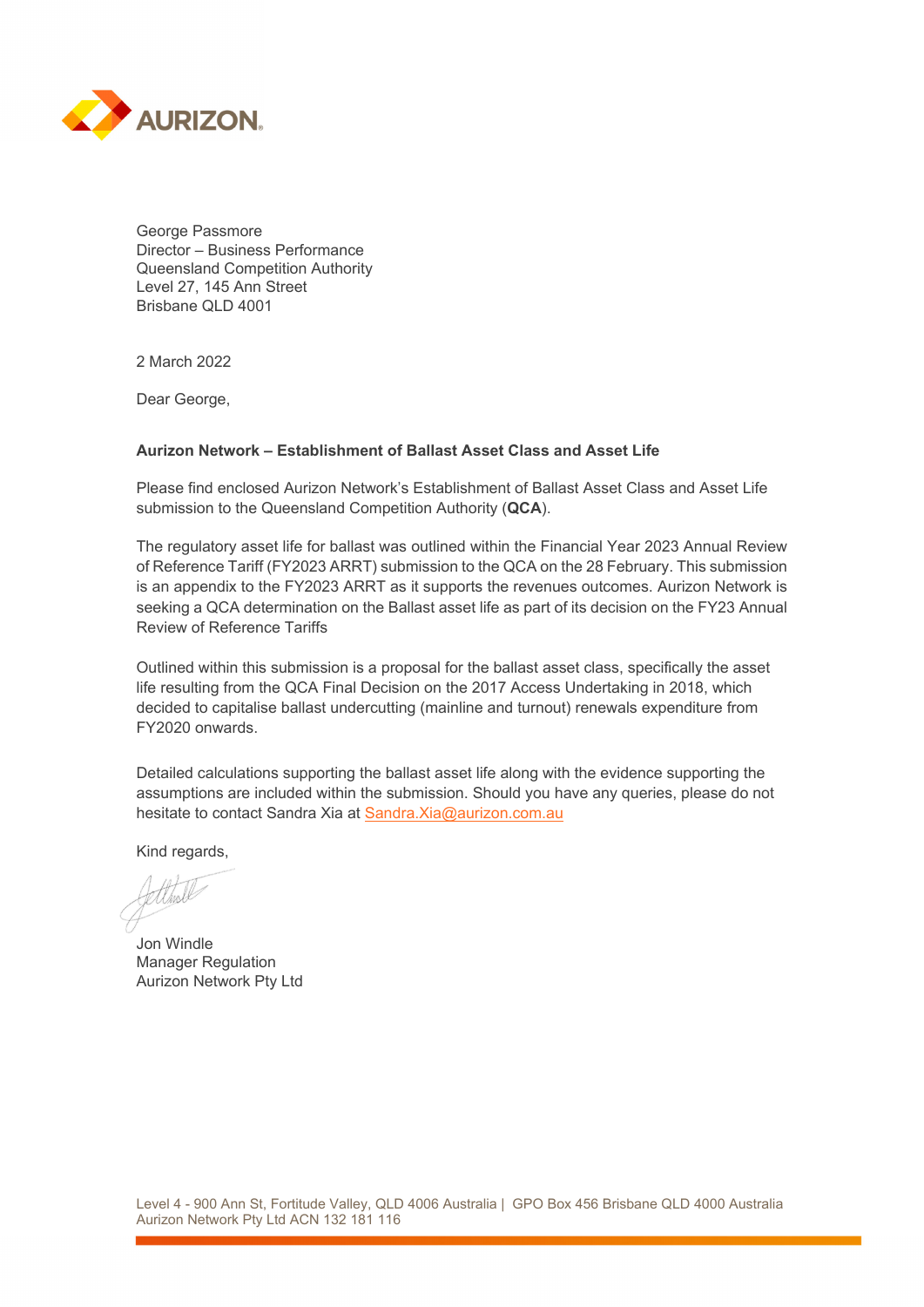

# **Aurizon Network - Establishment of Ballast Asset Class and Asset Life**

## **Purpose**

This paper seeks the Queensland Competition Authority's (**QCA**) approval of an endorsed life of 8 years for the ballast asset class for the Central Queensland Coal Network (**CQCN**). This proposal has been necessitated following the QCA's final decision on the 2017 Access Undertaking (**UT5**), which required that Aurizon Network capitalise ballast undercutting (mainline and turnout) renewals expenditure from FY2020. This expenditure was previously recoverable through the maintenance cost allowance.

Aurizon Network notes that as part of its UT5 final decision<sup>1</sup>, the QCA approved a transitional life of one (1) year and two (2) years for ballast undercutting expenditure incurred in FY2020 and FY2021 respectively. Upon QCA approval of the ballast asset life proposed in this submission, Aurizon Network will apply this on a forward-looking basis from FY2022 onwards, with all ballast assets within the Regulatory Asset Base (**RAB**) Roll-forward and to the forecast Capital Indicator when determining Aurizon Network's Allowable Revenues for each year.

## **Background**

#### **What is Ballast?**

Ballast refers to the small, angular rocks that are laid underneath, between and around the railway sleepers. This aggregation of the ballast forms the track bed and interlocks to form a resilient, stable base to support the track. It also helps with drainage and the prevention of [vegetation](https://www.networkrail.co.uk/communities/environment/vegetation-management/) growth. The ballast is packed up to, between and around the [sleepers,](https://www.networkrail.co.uk/track) with a 'shoulder' of ballast piled up at either end of the sleeper to prevent horizontal movement of the track.

New ballast contains approximately 40-45% voids and has the size, shape, density and grading requirements specified to suit the operational requirements and environment. The frequency of ballast maintenance is linked to the ballast condition, which changes continually due to the generation of fine particles (fouling) caused by ballast attrition and external contaminants. In the CQCN, most of the ballast fouling is by coal infiltration and ballast breakdown from heavy axle loads.

As the quality of the ballast reduces:

- $\triangleright$  ballast loses its angularity, which reduces its ability to interlock and support the track; and
- $\triangleright$  the spaces between the ballast (voids) fills with fouling material such as coal fines and subgrade material. The fouling material sinks to the bottom of the ballast and builds up over time.

The consequences of fouled ballast can be described as below:

- $\triangleright$  prevents effective drainage and the movement of particles through the ballast;
- $\triangleright$  leads to the formation of mud and clay holes;
- ➢ constrains the resiliency of the track and can cause damage to adjacent assets such as formation, sleepers, fastenings and rollingstock;

<sup>1</sup> QCA final decision (December 2018) summary 3.3. (b) and analysis 3.3.3. [Aurizon Network's 2017 draft access undertaking \(qca.org.au\)](https://www.qca.org.au/wp-content/uploads/2019/05/34327_Final-decision-1.pdf)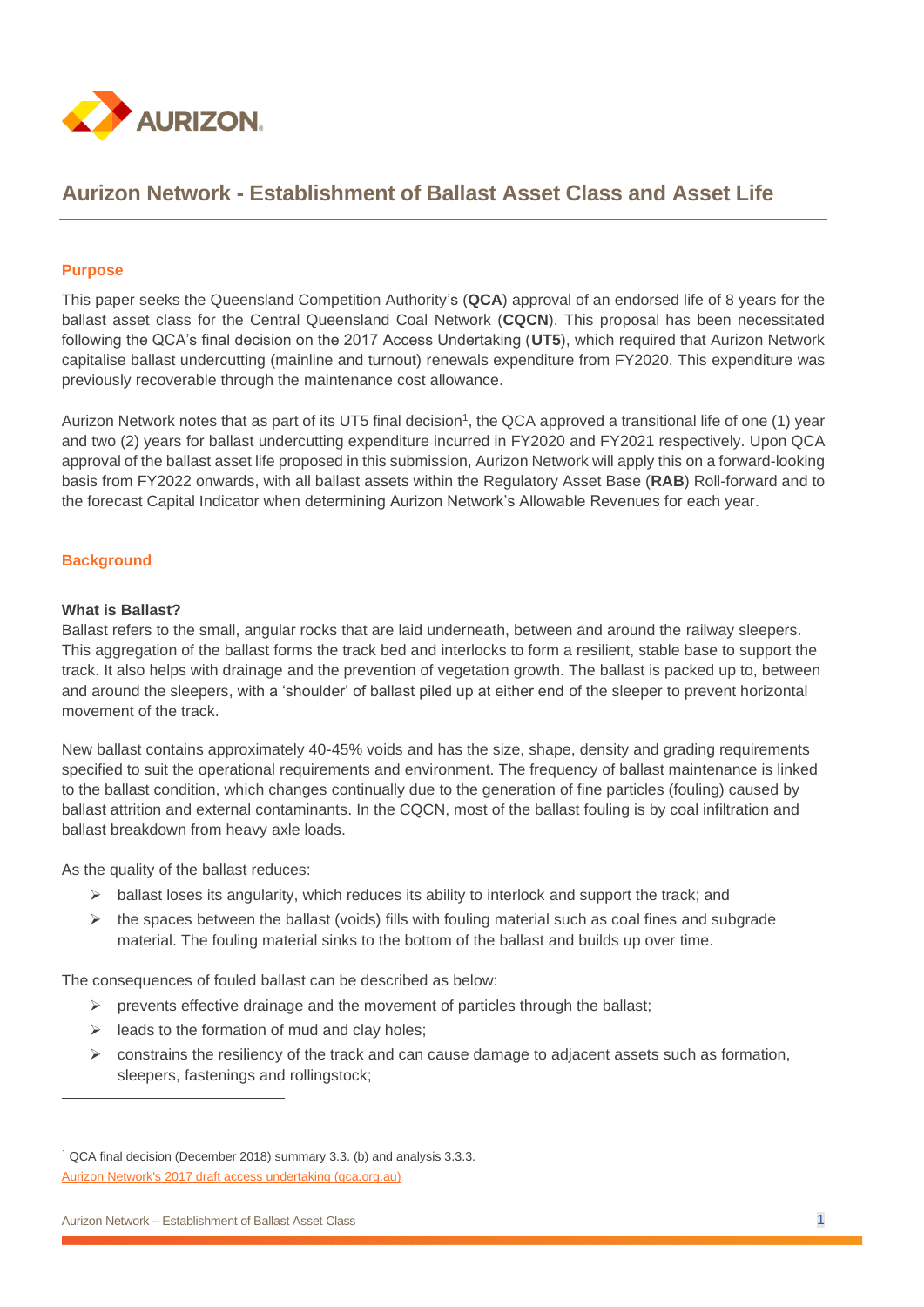- ➢ reduces resistance against vertical, lateral and longitudinal forces;
- ➢ increases speed restrictions; and
- $\triangleright$  reduces track stability and consequently increases the risk of derailments.

In light of the above, Aurizon Network undertakes ballast renewal activities each year to manage ballast condition through its ballast undercutting program. This in turn helps to improve operational performance by minimising unplanned disruption and reducing the risk of derailment or consequential damage to (or premature replacement of) adjacent rail infrastructure.

# **What is Ballast Undercutting?**

Ballast Undercutting is the process through which ballast is excavated, screened and replaced to remove contamination; thereby reinstating optimal track stability and drainage characteristics. This task is carried out through a combination of methods, including:

- $\triangleright$  the Ballast Cleaning Machine (BCM) which mechanically excavates and screens contaminated ballast;
- ➢ Excavators which are typically used for turnouts and short sections of track (<1km); and
- $\triangleright$  Manual Labour used in locations where access by heavy plant is difficult, e.g. bridges.

Depending on the ballast condition, undertaking ballast cleaning may not result in complete replacement of all ballast at each individual site. If conditions allow, Aurizon Network will seek to screen ballast and, where the existing ballast meet the requirements, it will return a proportion of used ballast to track. This approach has the advantages of:

- $\triangleright$  reducing the time required to undercut long sections of track;
- ➢ reducing overall production costs; and
- $\triangleright$  extending the operational life of that ballast.

However, in some instances, conditions will prevent the use of screened ballast, resulting in a complete replacement of the ballast material.

Nevertheless, it should be noted that screening may not completely restore the track to the original designed asset life. As outlined within this submission, Aurizon Network's analysis has taken this into consideration as it is important to establish appropriate operational asset lives to reflect the assets created through Ballast Undercutting.

Aurizon Network uses a volume-based measure called Percent Void Contamination (**PVC**) to measure the extent to which ballast voids are filled with fouling material. If the fouling level exceeds the intervention threshold (i.e. Aurizon Network's asset policy is based on a 38% PVC threshold), the deterioration in asset condition is likely to be rapid and unpredictable, particularly in wet conditions, with the potential to cause:

- $\triangleright$  permanent damage to the formation formation repairs are typically expensive and have a high impact on network capacity;
- $\triangleright$  loss of track strength and consequent track stability (vertically and laterally) with subsequent rapid breakdown in the track structure including the ability to control lateral track buckles resulting in safety issues; and
- premature asset replacement.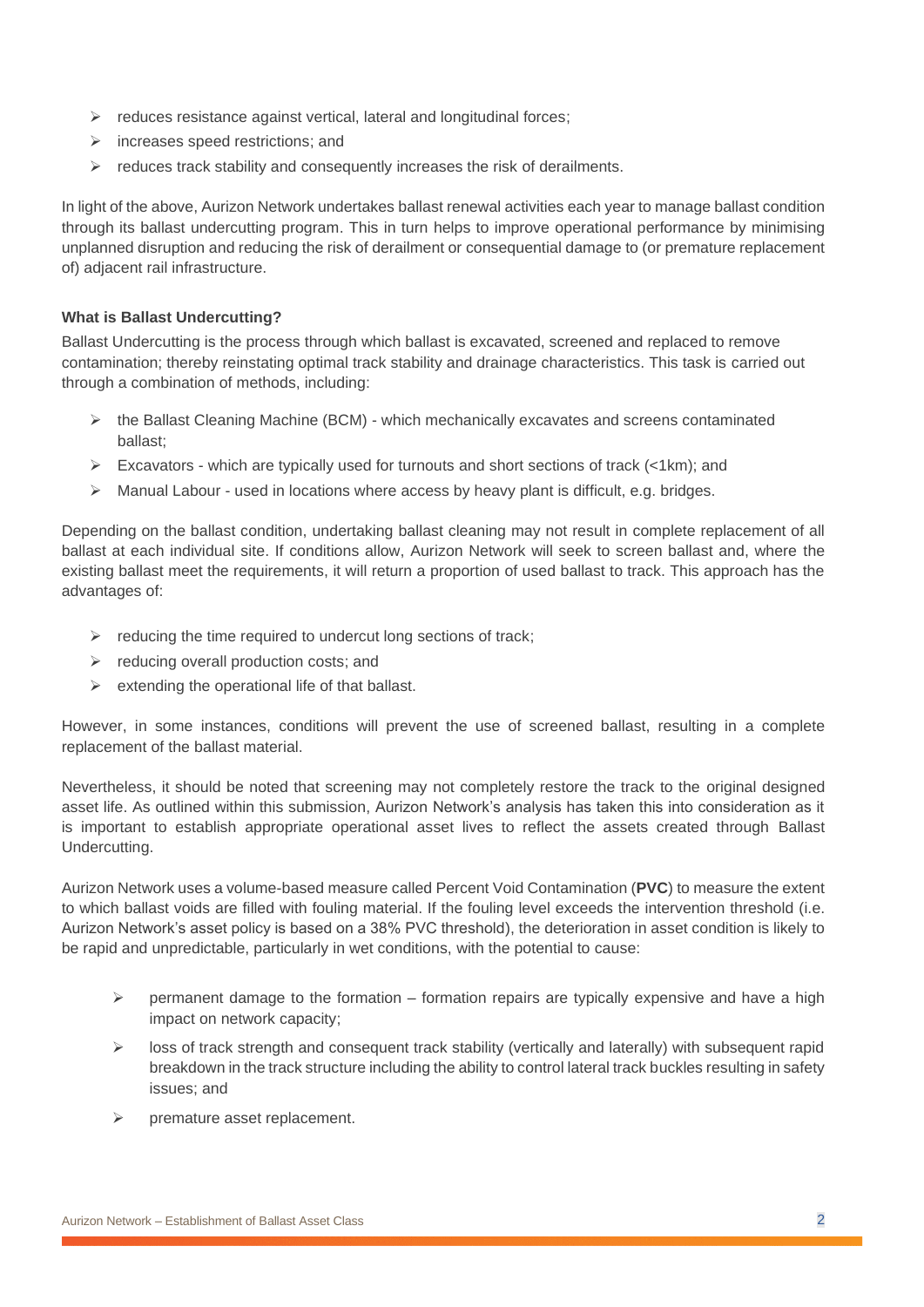Aurizon Network prioritises and plans its annual ballast cleaning program having regard to the intervention threshold, taking into account data sourced via Ground Penetrating Radar (GPR) and local condition data sourced from field-based teams. GPR programs are run approximately every two years and provide locational snapshots of the PVC levels throughout the CQCN. The locations with a PVC greater than the intervention threshold along with reliability data from field teams, is used to inform the annual ballast undercutting program.

## **Proposal**

Like rail assets, ballast is affected by the coal volumes railed in each Coal System, expressed in million net tonnes (**MNT**). The utilisation of Rail Infrastructure in each Coal System will vary depending on the location and level of production of mines located throughout the rail corridor. For example, Rail Infrastructure located at the extremities of a Coal System will typically see lower utilisation (and hence, a lower rate of fouling) than Rail Infrastructure that is located closer to the coal export terminals. It is not practical, to set a multitude of different ballast lives for individual line sections throughout the CQCN. Similarly, the volume profile between each of the individual Coal Systems, which collectively comprise the CQCN, is significantly different from one another.

For Moura, the lowest volume system with approximately 7% of annual CQCN volume and roughly 2% of total annual ballast undercutting scope, the calculated ballast asset life would be far beyond the ballast design asset life. The calculated Moura ballast asset life would be minimum 43 years. On the other hand, Goonyella has approximately 49% of total annual CQCN volume and c. 49% of total annual ballast undercutting scope. The calculated Goonyella ballast asset life would be 5 years.

In light of these variances, Aurizon Network proposes to apply a weighted average approach for determining the ballast asset life for the CQCN as this results in a more stable and consistent outcome for both Aurizon Network and its customers. Based on the annual CQCN weighted average coal volume, the calculated weighted average ballast asset life for the CQCN is between 7 and 9 years. In light of this, Aurizon Network is seeking QCA approval of an 8 year ballast asset life, which reflects the mid-point of the derived range.

The rationale for the annual CQCN weighted average coal volume assumption is explained in section 4 below.

#### **Rationale for proposed Ballast Asset life**

There are four key assumptions to determine the Ballast operational asset life. Specifically:

- 1. The fouling Intervention threshold;
- 2. The residual PVC% level after ballast cleaning activities;
- 3. The fouling rate; and
- 4. The annual CQCN weighted average volume.

Aurizon Network has outlined each key assumption below.

#### **1. The fouling intervention threshold (the Threshold)**

The intervention threshold of 38% PVC is used as a best practice policy which represents 100mm clean ballast below the bottom of the sleeper to maintain good drainage<sup>2</sup>. Contamination above this level is known to reduce the free drainage properties of ballast and leads to track structure deterioration.

<sup>&</sup>lt;sup>2</sup> CMT (2015), Queensland Competition Authority, Aurizon Network Review of Ballast Undercutting Scope and Costs, 20 November 2015, page 8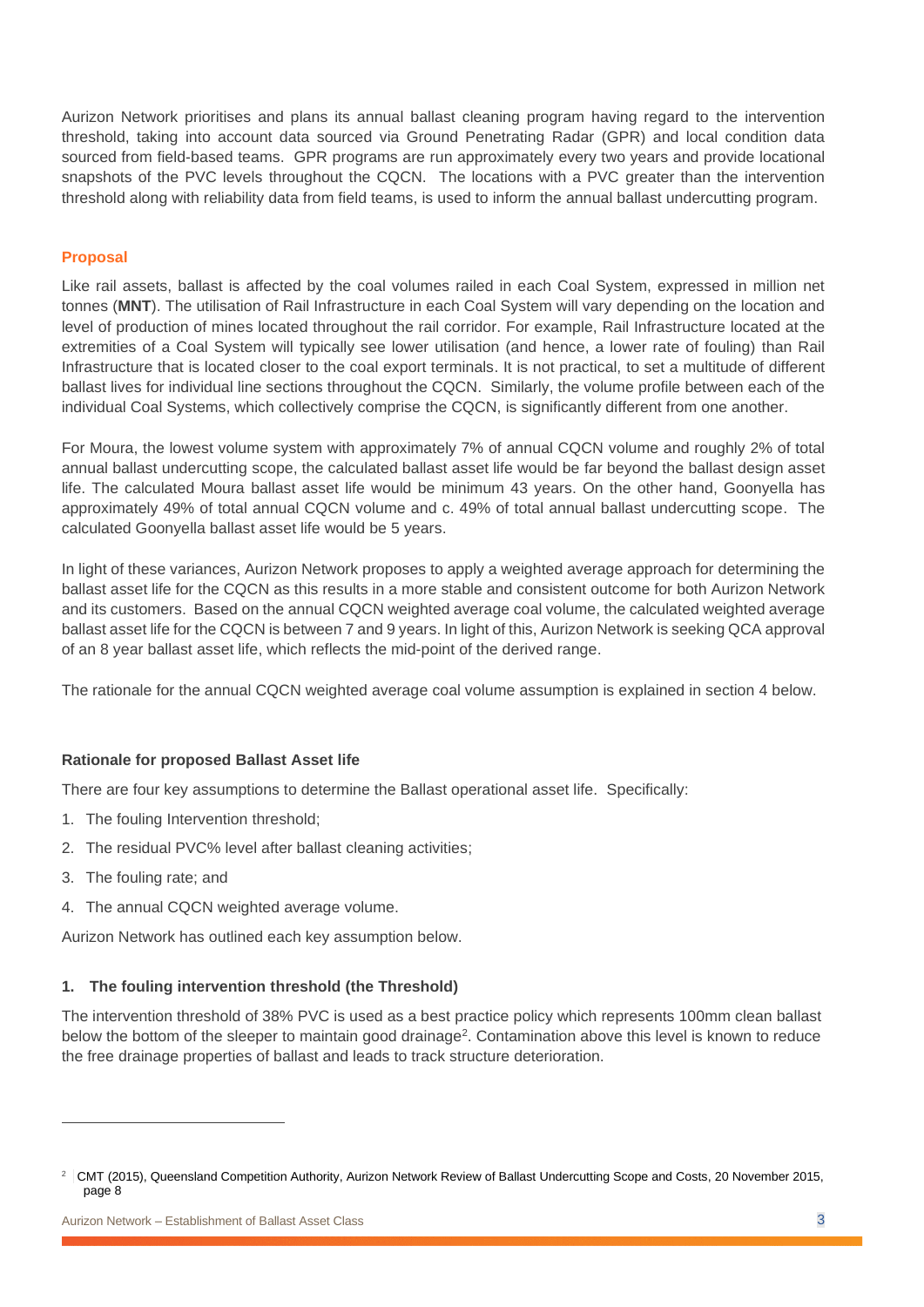Aurizon Network's current standard ballast depth under the base of a concrete sleeper is 300mm. This results in an Intervention Threshold of 38% PVC which is illustrated in figure 1.



Figure 1 – Calculation of the 38% PVC Intervention Threshold

Numbers in figure 1 above are in mm unless expressed otherwise

Aurizon Network utilises the GPR PVC data and 38% PVC threshold as a key quantitative criterion to identify the locations across the CQCN where ballast undercutting may be required, however, it is important to note that this is considered in conjunction with other qualitative criteria when determining the specific scope locations for the annual ballast undercutting program. These qualitative data sets include but are not limited to, past mechanised resurfacing (maintenance) interventions, track geometry measurements, maintenance effort and track inspections.

Aurizon Network develops the ballast renewal program as early as 24 months before the actual delivery of the scope via the high production ballast cleaning machine (RM902). This is to integrate ballast undercutting scope within the planned coal supply chain outages to minimise disruption to train services. The planned scope in each year must also have regard to the annual customer approved budget. It should be noted that the lag between scoping and execution of works can mean that the PVC level at the point of completing the ballast undercutting scope can be greater than 38% PVC if ballast fouling mechanisms continue to contaminate the ballast between scoping and delivery.

An engineering analysis has been performed by Aurizon Network's Civil Asset Team to determine the empirical ballast intervention threshold. This engineering analysis was based on data collected from sites where ballast undercutting had been performed between July 2020 and May 2021. This provided data on approximately 99 kilometres of renewed ballast across both Blackwater and Goonyella. The PVC measurement from the most recent GPR survey results taken before ballast renewal activities, were used to analyse the average PVC at locations renewed during this period. For the locations included in the sample, the empirical PVC prior to ballast renewal was determined to be 46% PVC on average. The detail data selection assumptions and analysis can be found in **[Appendix A](#page-9-0).**

# <span id="page-4-0"></span>**2. Residual PVC level after Ballast Cleaning**

Approximately 140km of mainline ballast undercutting and over 45 turnouts are completed across the CQCN each year. The ballast cleaning program is performed either by a BCM (approximately 122kms each year) or by excavators (approximately 18km per year). The delivery methodology will differ depending on location, for example, the size of the BCM means that it is physically unable to complete undercutting in certain constrained locations.

The BCM undercuts the fouled ballast from under the track structure (rail and sleepers) to the formation level. This fouled ballast is either:

 $\triangleright$  screenable ballast - passed over screens on the BCM to remove fouling material, then deposited back on the track structure; or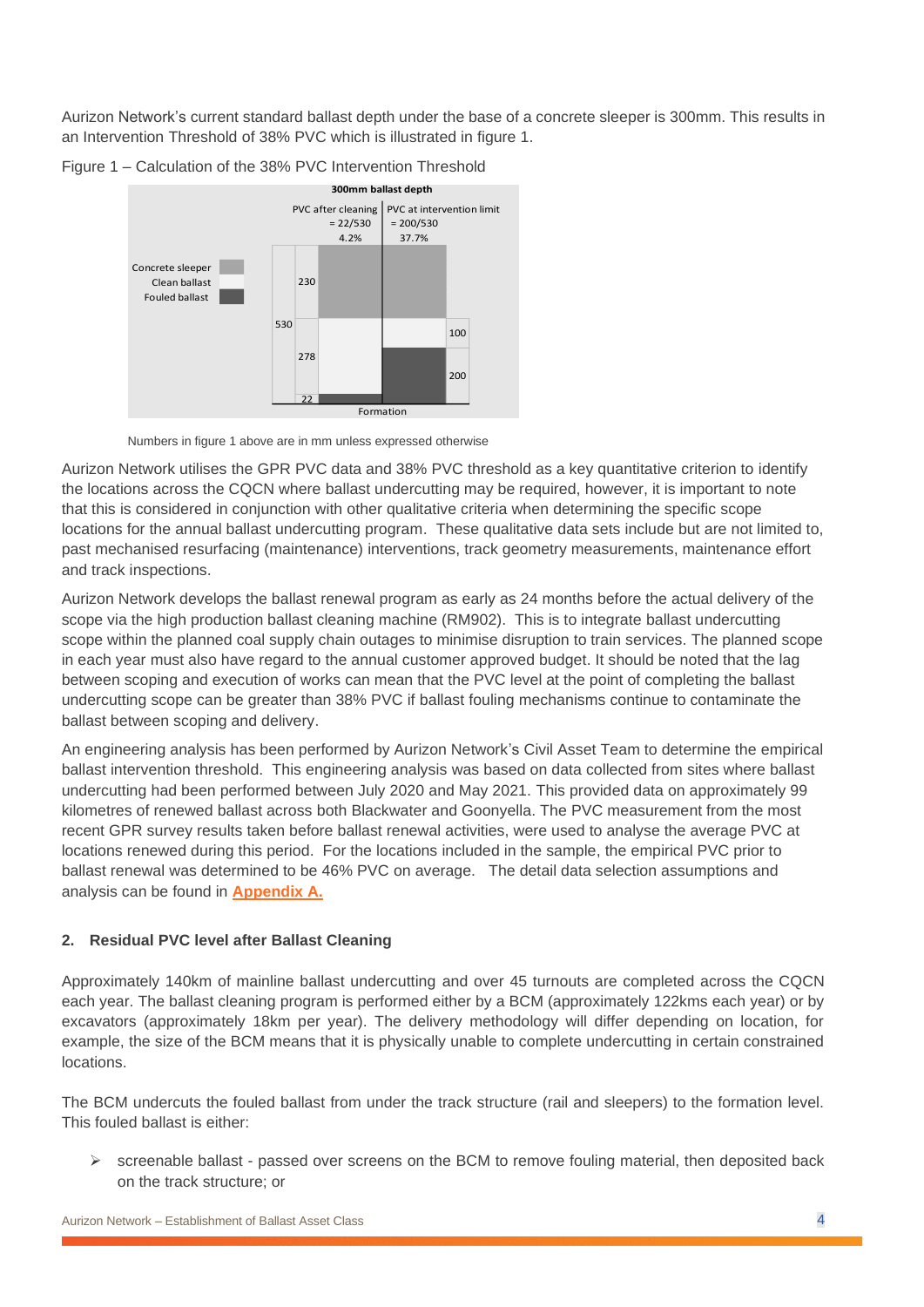$\triangleright$  unscreenable ballast – transferred to spoil wagons coupled to the BCM or placed next to the track for future disposal.

Aurizon Network's current BCM, the Plasser RM902, was commissioned in FY2022. Results from the RM902 indicate that the current average screenable ballast return rate is at 80% and the remaining 20% is topped up by new or recycled ballast. Currently, approximately 20% of the annual ballast undercutting scope is completed by total excavation, where all fouled ballast is disposed and replaced by new ballast.

As the annual Ballast Cleaning program returns existing screened ballast at most undercutting sites, the PVC % level does not always return to 0% after the ballast cleaning activity. This is justified by:

- 1. The fouled ballast has gone through the BCM with the screened ballast being returned to the track. The screened ballast has a residual PVC of 4.2% on average. This conclusion has been formed through a manual spot PVC % test program conducted by Aurizon Network's Civil Asset Team, who complete testing immediately after the Ballast Undercutter. Refer to the test results in **[Appendix B.](#page-9-1)**
- <span id="page-5-0"></span>2. The ballast material replaced within the track after the undercutting activity (either by BCM or excavator) contains an average 64% screened and 36% recycled ballast or new ballast to top up the ballast to required depth and volume. Analysis of the top-up ballast indicates a 0.3% PVC once on track. Refer to the test results in **[Appendix B](#page-9-1)**.

The weighted average variance to the intervention level after undercutting is calculated in Table 1.

| <b>Residual Fouling level</b>               | <b>Screened</b><br><b>Ballast</b> | <b>New/Recycled</b><br><b>Ballast</b> |
|---------------------------------------------|-----------------------------------|---------------------------------------|
| Residual PVC level after undercutting       | 4.2%                              | በ 3%                                  |
| Average ballast material mix in operations  | 64%                               | 36%                                   |
| The weighted average residual Fouling level | 2.8%                              |                                       |
| Equivalent to fouled ballast level (mm)     |                                   |                                       |

## **Table 1 – Residual Fouling level assumptions**

The rate at which the contamination in the cleaned ballast reaches the Threshold will determine the operational life of the ballast asset. This rate of deterioration is referred to as the fouling rate.

# **3. The fouling rate (%PVC/100MNT)**

Aurizon Network tests and analyses the ballast condition for the CQCN using GPR data. GPR surveys are generally completed every two years and the PVC measurements provide valuable data to assist with the analysis of key measures, like the fouling rate.

In support of this submission, Aurizon Network's Civil Asset Team analysed the data from the last two GPR runs (in calendar years 2018 and 2020). The methodology and key assumptions underpinning the fouling rate analysis are summarised below:

- $\triangleright$  Using only the centre-line GPR data (from a possible selection of left, right and centre);
- $\triangleright$  Using Route IDs for the main trunk routes in each system as these trunk lines carry the most coal tonnages and therefore have more reliable data;
- ➢ Removal of any PVC values over 80% as potential GPR data inaccuracies;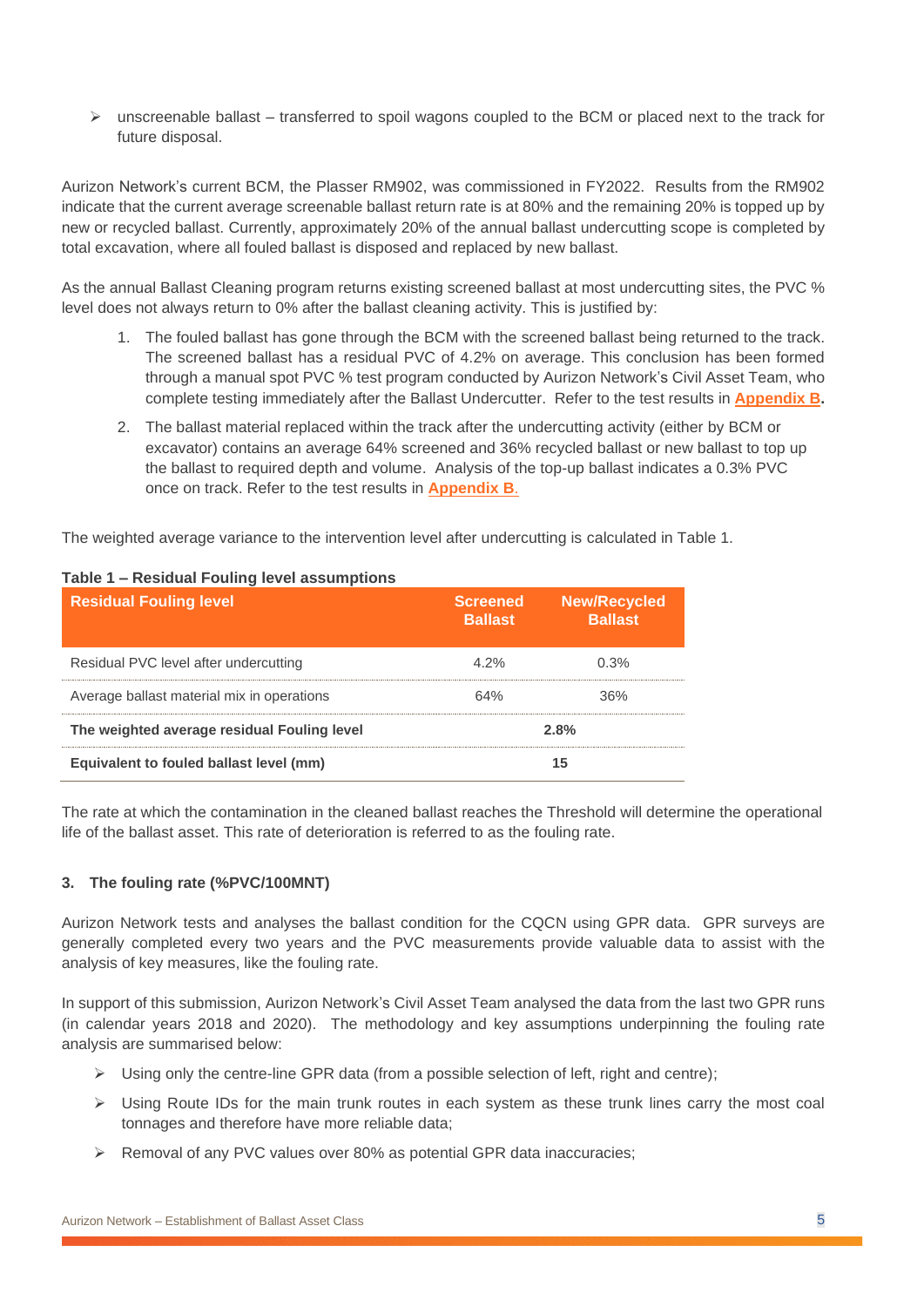- ➢ Removal of any PVC values captured over bridges, turnouts, crossings, or track undercut/resurfaced between the 2018 and 2020 GPR runs;
- $\triangleright$  For each one metre of track, allocate the maximum PVC sample value from the four data points collect per lineal metre;
- ➢ To identify the Million Gross Tonne's (MGT), tonnages between turnouts for each track section is identified between the last two GPR runs and those tonnes are assigned to each metre of track; and
- ➢ Remove any PVC values less than 5 MGT to eliminate any errors due to low traffic volumes.

The calculation of the fouling rate for each metre as the PVC change per 100 Million Net Tonnes (MNT), and averaged over the Route ID. The conversion factor for MGT to MNT is  $1.6<sup>3</sup>$ .

The *found rate* (*%PVC*/100*MNT*) = 
$$
\frac{(PVC\ 2020 - PVC\ 2018)}{(MGT/100/1.6)}
$$

On the basis of the above formula, the average ballast fouling rate for the CQCN is 6% PVC per 100MNT. Results for each Coal System are outlined in Table 2 below.

## **Table 2 – Fouling Rate summary**

| <b>System</b>     | $PVC\%$<br><b>100MNT</b> |
|-------------------|--------------------------|
| Blackwater Avg    |                          |
| Goonyella Avg     | 13                       |
| Moura Avg         |                          |
| Newlands/GAPE Avg |                          |
| <b>CQCN Avg</b>   |                          |

<span id="page-6-0"></span>The detailed analysis of the CQCN Ballast Fouling Rates 2018 – 2020 is referenced in the Civil Engineering Report included in **[Appendix](#page-9-2) C**

## **4. The annual CQCN weighted average volume**

Aurizon Network proposes to use current annual volume forecast included in the FY2022 Annual Review of Reference Tariffs (ARRT). This forecast represents the most recent QCA-approved volume forecast at the time of this submission.

The annual CQCN weighted average volume is calculated in table 3 below.

**Table 3 – The annual CQCN weighted average volume**

| <b>System</b>                                             | <b>FY22 ARRT volume</b><br><b>Forecast</b> | <b>System volume to total</b><br><b>CQCN volume</b> |
|-----------------------------------------------------------|--------------------------------------------|-----------------------------------------------------|
| Moura                                                     | 14                                         | 6%                                                  |
| Newlands incl GAPE                                        | 33                                         | 14%                                                 |
| <b>Blackwater</b>                                         | 63                                         | 28%                                                 |
| Goonyella                                                 | 118                                        | 52%                                                 |
| Total annual CQCN weighted average volume forecast (MNTs) | 227                                        |                                                     |

<sup>3</sup> Refer to Appendix B in Civil Engineering Report – CQCN Ballast Fouling Rates 2018 – 2020, 29 September 2021

Aurizon Network – Establishment of Ballast Asset Class 6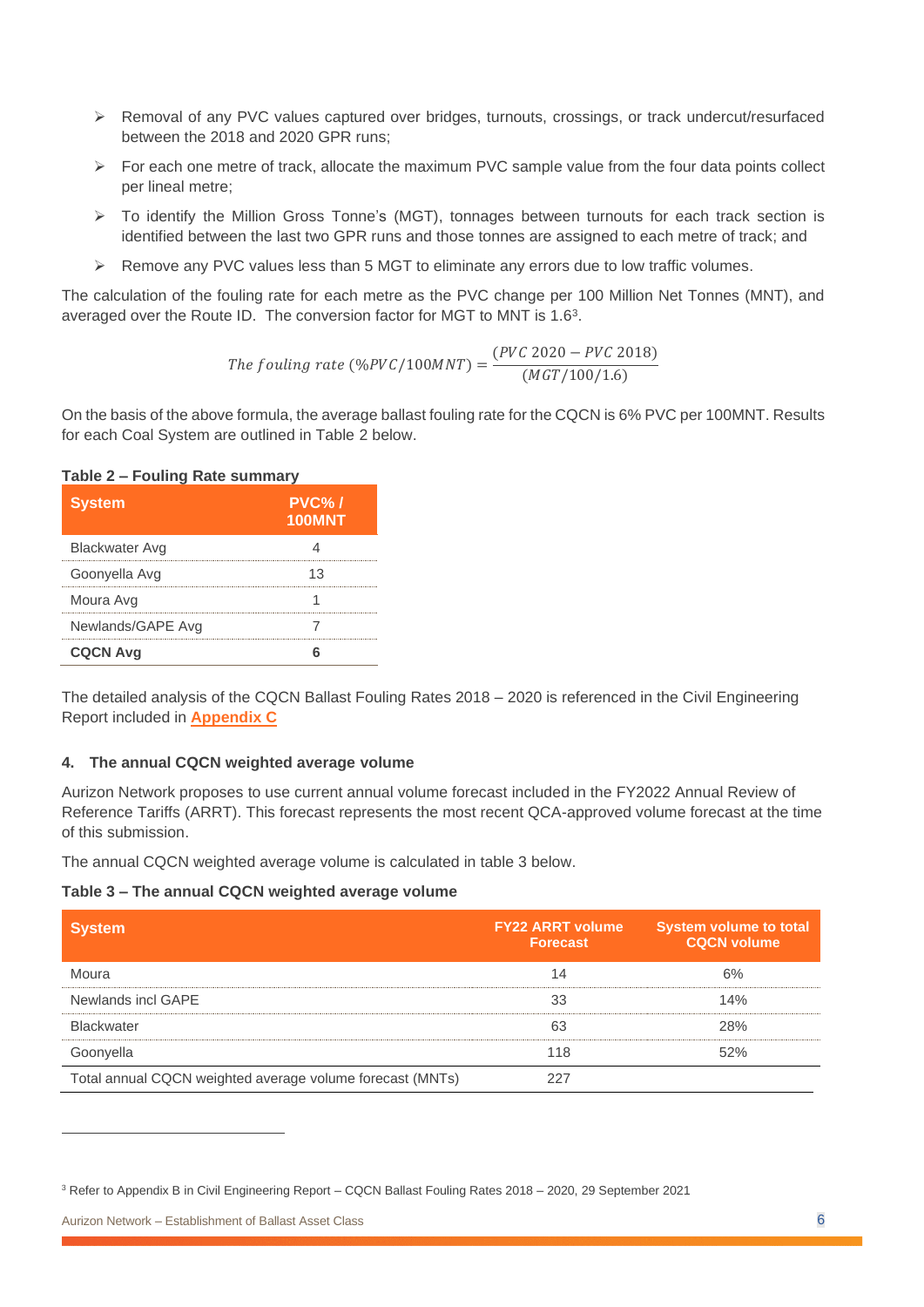### **Calculation of Ballast asset lives**

In determining the proposed ballast asset life, Aurizon Network has applied the following values.

#### **Assumptions:**

- $\checkmark$  The intervention threshold (Threshold PVC%): 38% PVC (best practice), 46% PVC (empirical threshold)
- $\checkmark$  The weighted average residual Fouling level (Residual PVC%): 2.8%, refer to Table 1
- ✓ The CQCN average fouling rate is 6% PVC per 100MNT, refer to Table 2
- ✓ Annual CQCN weighted average volume (MNTs): 84, refer to Table 3

The ballast asset life for the CQCN is calculated as follows, with the results outlined in Table 4 below:

(Threshold PVC% – Residual PVC%) the fouling rate (PVC%/100MNT) X (100 / annual CQCN weighted average volume (MNTs/year))

### **Table 4 – Calculated ballast asset life for the CQCN**

| <b>Assumptions</b>                                                                | <b>Best</b><br>practice | <b>Empirical</b><br>threshold |
|-----------------------------------------------------------------------------------|-------------------------|-------------------------------|
| The intervention limit (Threshold PVC%)                                           | 38.0                    | 46.0                          |
| The weighted average residual Fouling level (Residual PVC%)                       | 2.8                     | 2.8                           |
| The weighted average variance to the intervention level after undercutting (PVC%) | 35.2                    | 43.2                          |
| The CQCN average fouling rate (%PVC/100MNT)                                       | 6                       | 6                             |
| The annual CQCN weighted average volume (MNTs)                                    | 84                      | 84                            |
| The weighted average Ballast operational asset life (years)                       |                         | 9                             |

The above ballast asset life calculation provides a range from 7 years to 9 years. Aurizon's accounting asset life for mainline ballast is 8 years, which falls within the above calculated range. Therefore, Aurizon Network considers that an 8-year regulatory asset life for ballast asset is reasonable.

## **Recommendation**

On the basis of the analysis above, and consistent with Aurizon's accounting standards, Aurizon Network seeks QCA approval of an eight (8) year asset life for ballast undercutting renewal expenditure for all Coal Systems comprising the CQCN.

## **Effective date**

Aurizon Network proposes that the ballast asset life be applied to all relevant capital expenditure approved for inclusion in the RAB from 1 July 2021.